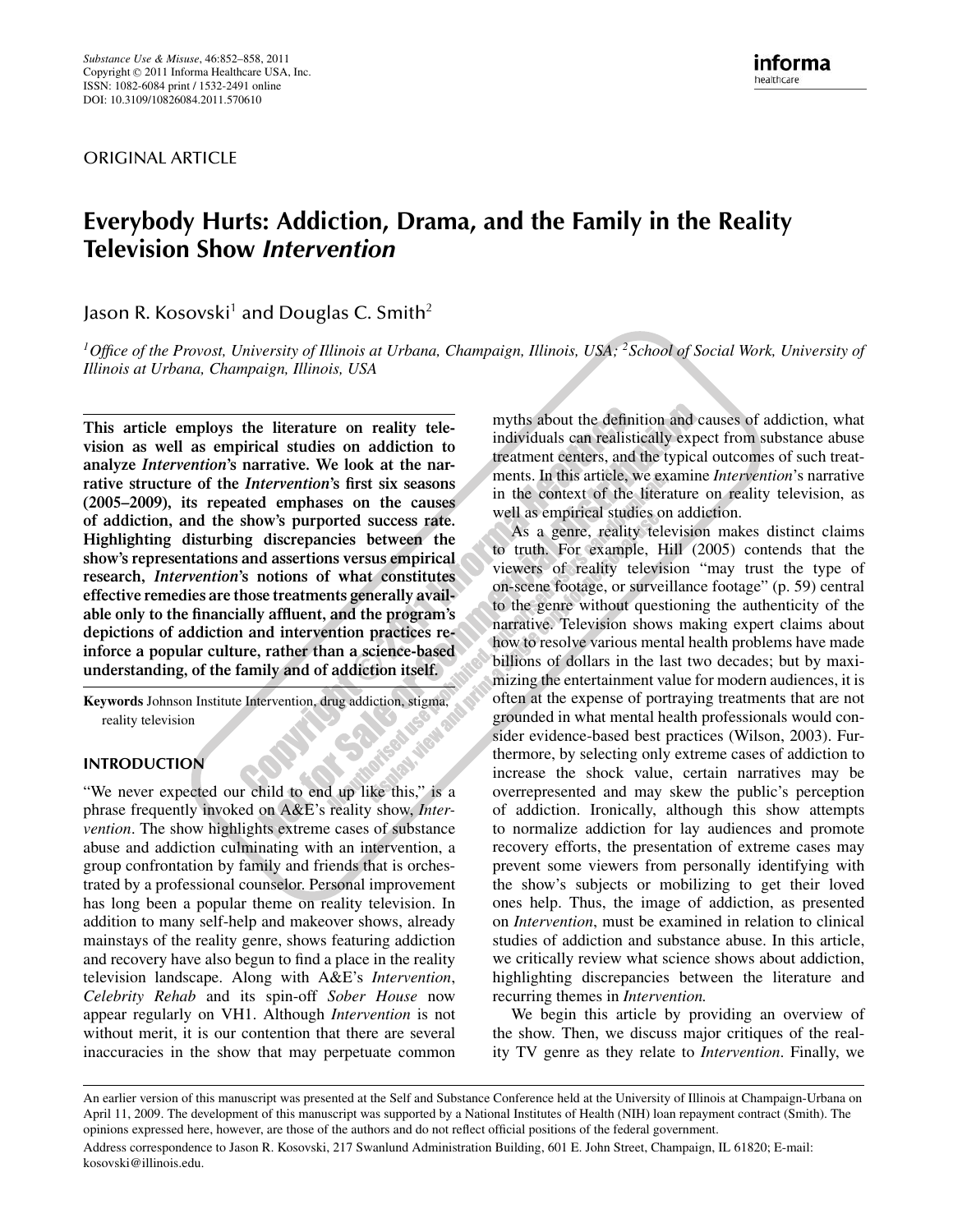*highlight several discrepancies between the show's major themes and what we know from research. We approach the contradictory and misleading messages on Intervention from various perspectives. Most overtly, it seems clear that Intervention grossly exaggerates and misrepresents both treatment approaches and outcomes. We use both the show's self-reported success rate as well as the treatment literature to demonstrate that the reality of addiction treatment and recovery is far different from the one presented on Intervention. We are also interested in analyzing the show's more indirect, though often repeated, messages about family unity and its relation to addiction. That is, the show seems to emphasize that the failure of the nuclear family, if not family structure altogether, is a direct cause of addiction. However, family functioning is but one of the many risk factors for developing an addiction. Further, although the show correctly notes the high prevalence of addiction among abuse and trauma victims, the totality of its narrative seems to overrepresent these addicts as well. Finally, we are concerned that the show does not nuance or qualify the various types of addictions (i.e., pharmacological, eating disorders, shopping) featured on the show. For the purposes of this show, all addicts are lumped together without any effort to distinguish the different problems and possible solutions to addictive behaviors. Throughout our discussion, we will combine quantitative data on addiction and recovery with a qualitative analysis of the social and cultural messages found on the show.*

## *Overview of Intervention*

*The show commonly begins with the addicts introducing themselves, spelling their names, and then describing their addiction.<sup>1</sup> Graphic images of the addict using and/or obtaining drugs or alcohol begin almost immediately. Then, the show proceeds with testimonials from loved ones about how difficult the addiction has been for them to cope with and then almost universally fades into a description of what presumably caused the addiction. It is at this point that the parents or siblings will often say something to the effect of, "We never expected [the addict] to end up like this." In the early seasons of the show, a few pictures of the addict as a child or a young adult would appear as loved ones nostalgically described happier days when the individual was not an addict and showed incredible promise. More recent seasons of Intervention continue with these nostalgic reflections but now include a picture collage with the family's voice over, making the implied longing for happier times even more overt. Parents often lament their child's lost potential; friends reflect on careers often destroyed by drugs or alcohol.*

*Intervention in Context of the Reality TV Genre. Intervention fits the model of many other reality shows. The participants are not actors (unless they are failed actors who became addicts) and are selected from submissions from viewers.<sup>2</sup> What is different about Intervention is that* *those featured on the show are not self-selected, in that they do not seem to be willing participants (in an intervention) but rather have been submitted by others in the hope that the addict will seek treatment.*

*Reality Television Conventions and Techniques. Intervention closely imitates prior reality television show programming. It is shot using hand-held cameras by a crew that does their best to remain invisible during shooting invoking what Caughie refers to as the "documentary gaze":*

*The documentary gaze is marked by the conventions of spontaneity and the appearance of being unrehearsed, and it is this which produces the "immediacy effect" which constructs its object as somehow more authentic, more objective, than characters who are subjects in the drama. (2000, p. 111)*

*The narrative is, to a certain degree, unpredictable, as many out-of-control addicts hurt either themselves or others during the episode. Addicts will assault family members and friends, engage in physical and verbal altercations with loved ones and strangers, and abuse their own bodies by consuming massive quantities of drugs or alcohol. On occasion, featured addicts have driven while intoxicated, purchased drugs in unseemly parts of a town, or participated in other particularly dangerous behaviors that were not expected by producers. There is also a fair amount of uncertainty in each episode's outcome as some addicts refuse treatment altogether or fail to complete the treatment that they agree to go for. Such unpredictability and uncertainty are central components of the reality genre, which in efforts to convince viewers that they are watching real and unrehearsed events, purports to just point the camera at individuals and see what happens. However, the editors of a reality television show frequently take days, weeks, or months of footage to construct a 30-minute or an hour-long episode. Thus, what appears on screen as real, spontaneous, and unscripted is actually the product of careful maneuvering by the show's producers. One can see elements of the Intervention's narrative structure in Andrejevic's description of the reality show Survivor:*

*The show's [Survivor's] phenomenal success suggests its ability to navigate the inherent tension in reality programming between making an appeal to the "reality" of the spectacle and staging this spectacle so that it fulfills the expectations audiences have for prime-time drama: fast-paced action and complicated plot lines that provide both suspense and resolution during a one-hour time slot. (2004, p. 195)*

*Although Intervention is not a game show like Survivor, it does present an hour-long spectacle of inappropriate, illegal, and dangerous behavior that is ultimately "resolved" at the end of the episode.*

*The reality genre actually has a long history of distorting the reality which it claims to depict. Analyses of the reality show Cops have suggested that the show inaccurately depicts both crime and criminality. Brenton and Cohen (2003) suggest that on Cops and similar shows "the resulting picture of crime not only overstates the prevalence of violence by a massive factor, but conforms to a simplistic and pernicious view of criminality" (p. 42).*

*<sup>1</sup>More recent episodes seem to have abandoned the name-spelling component.*

*<sup>2</sup>Each episode concludes with a solicitation in which those who know addicts are encouraged to contact the show.*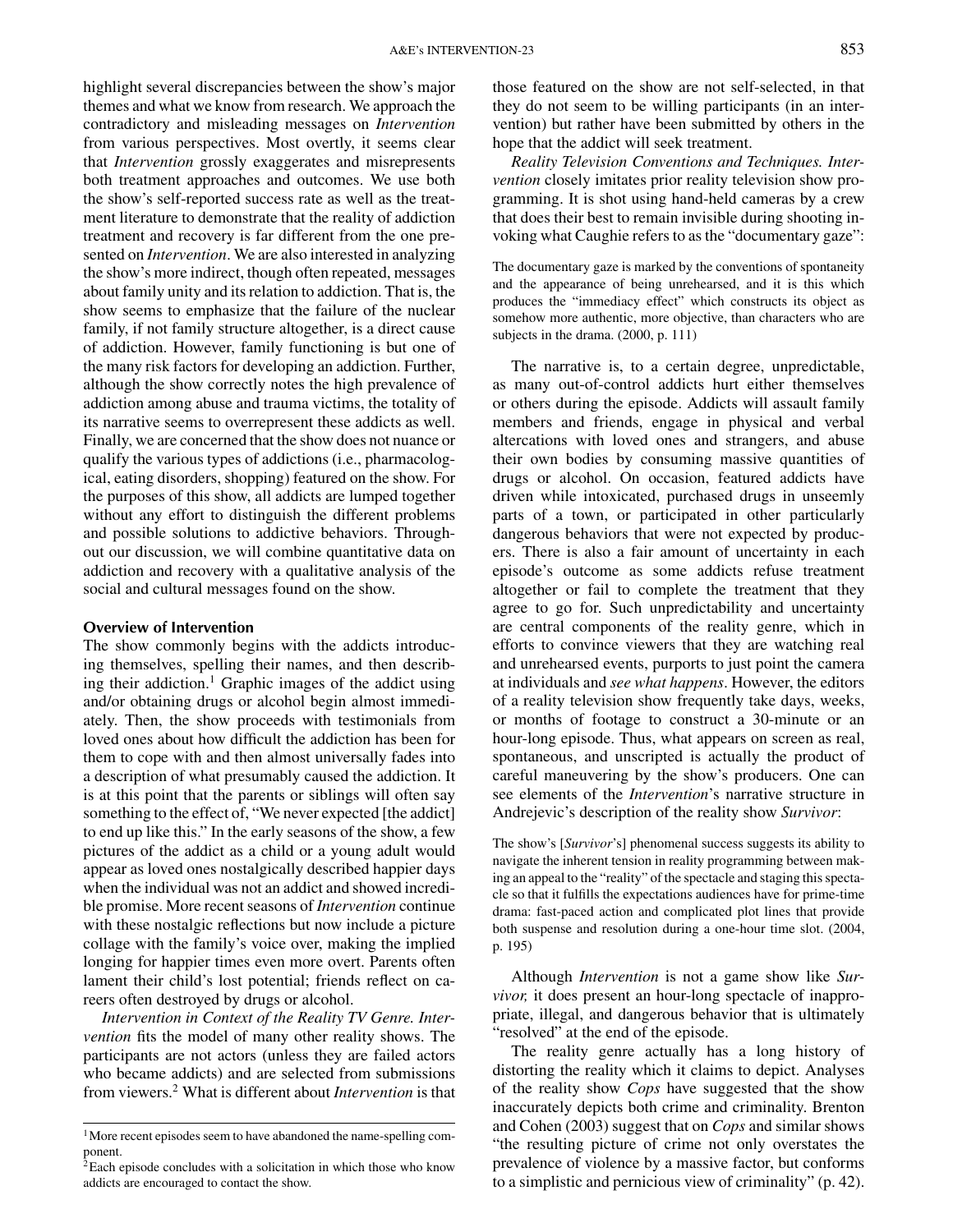*For example, Carmody (1998) notes that "the image of crime, criminals, and victims on reality police programs appears to bear little resemblance to reality" (p. 171). The disproportionate number of African Americans depicted as offenders on reality crime shows such as Cops is not supported by the crime statistics from the Federal Bureau of Investigation (FBI, 2007). The FBI reports a far greater number of white criminals arrested for robbery, assault, and burglary; and Cops depicts far more African-American criminals than white criminals. Just as Cops paints a somewhat inaccurate racial depiction of criminal behavior, Intervention emphasizes that all addicts come from either broken homes or have experienced some form of childhood trauma. Reality television, like other forms of popular culture, works through repetition. It is the repetition of these images that makes Intervention's narrative problematic. We are perfectly willing to believe, and later discussion will affirm, that addicts are often part of particular risk groups which can include those from broken homes and traumatized children and young adults. What Intervention does, however, is to depict their presence within these risk groups not as possible influences on addiction but rather as the sole and universal causes of such behaviors. In only rare exceptions, do addicts featured on Intervention not belong to one or both of these groups.*

## *Portrayal of the Substance Abuse Treatment System*

*Misconceptions on the Availability of Treatment. As noted, Intervention's most glaring misrepresentation is the degree to which inpatient treatment is framed as available, desirable, and successful. Most reality TV coverage of addictions, including Intervention, privileges inpatient treatment as a preferred and accessible method of recovery without regard to the costs of and barriers to receiving such treatment. Unfortunately, the idyllic seaside resortlike treatment settings shown on Intervention are typically not within the reach of families with an addicted member. That is, most of the treatment in the United States in the public sector is provided on an outpatient basis, and only 4% of all the treatment programs nationally are privatefor profit inpatient treatment centers (Substance Abuse and Mental Health Services Administration [SAMSHA], 2008). Second, private centers such as those shown on Intervention charge several thousand dollars per treatment episode, and are often not covered or fully covered by managed care insurance policies. Thus, although the show rightly promotes treatment as a valuable component of reducing the suffering from addictions, it does so in a manner that may lead some individuals to think that treatment is a glamorous affair.*

*Claims of Treatment Success. Although The Johnson Institute's family-based intervention (Johnson, 1986) has infiltrated our popular culture via numerous portrayals in television shows,<sup>3</sup> the effectiveness of interventions in engaging addicts into treatment has rarely been scrutinized*

*outside the limited scientific circles. Sadly, we find that the claims made on the Intervention's reunion show about how many addicts successfully entered treatment after the intervention are questionable. Specifically, the show claimed that all of the 98 families approached to conduct an intervention actually went through with it, and no episodes have shown a family that fails to attempt the intervention. Furthermore, the show claimed that 96 of 98 individuals (98%) receiving interventions entered substance abuse treatments. Their figures appear conspicuous for three reasons. First, studies have shown that as few as 30% of the families encouraged to hold an intervention actually do so (Meyers, Miller, Smith, & Tonigan, 2002; Miller, Meyers, & Tonigan, 1999). A common critique of the model is that this confrontational approach simply does not sit well with many families (MacKillop, Lisman, Weinstein, & Rosenbaum, 2003). It is unclear why such a high percentage of the families on the show Intervention complete their interventions, but this clearly does not represent what likely happens in real world community practice settings. Second, among the few rigorous research studies that have evaluated the outcomes of Johnson's intervention, a smaller percentage of addicts actually enter treatment after the completion of an intervention (Loneck, Garrett, & Banks, 1996; Miller et al., 1999; Stanton, 2004). Perhaps the prospects of being treated in an exclusive for-profit treatment center may be influencing show participant's decisions to enter treatment. Finally, other family-based models used to engage treatmentresistant addicts appear to be more effective, and have been evaluated in more rigorous studies when compared to the Johnson intervention (Fernandez, Begley, & Marlatt, 2006; Miller et al., 1999; Stanton, 2004).*

*In this very same reunion show, it was said that 80% (77 of 96) of those that had interventions and entered treatment were still abstinent on the airdate of that show. Although we cannot confirm whether this is true, we commonly see only 40%–60% of those addicts treated in rigorously controlled clinical trials to remain abstinent for one year following the treatment entry (McClellan, Lewis, O'Brien, & Kleber, 2000). Although the success of treatments for drug and alcohol addiction are similar to those for other chronic medical conditions such as diabetes or asthma, these claims by Intervention that 80% of the show's participants have remained continuously abstinent seem grossly exaggerated. Alternatively, if these abstinence rates are indeed accurate, it may be due to additional services and attention garnered from participating on the show.*

## *Narrative Critique of Intervention*

*What is an Addict? A variety of "addicts" have been featured on Intervention. The term addict is most heavily associated with addiction to substances. However, the term is used quite loosely on the show, as several of those featured on Intervention (i.e., gamblers, shoppers, etc.) may be better served by more precise nosology and exposure to different treatment approaches. That is, scholars have not yet agreed upon what terms to use for such*

*<sup>3</sup>A rather humorous example of an intervention aired on Seinfeld, where Kramer, who only had a distal relationship with the addict, wanted "to get in on" the process.*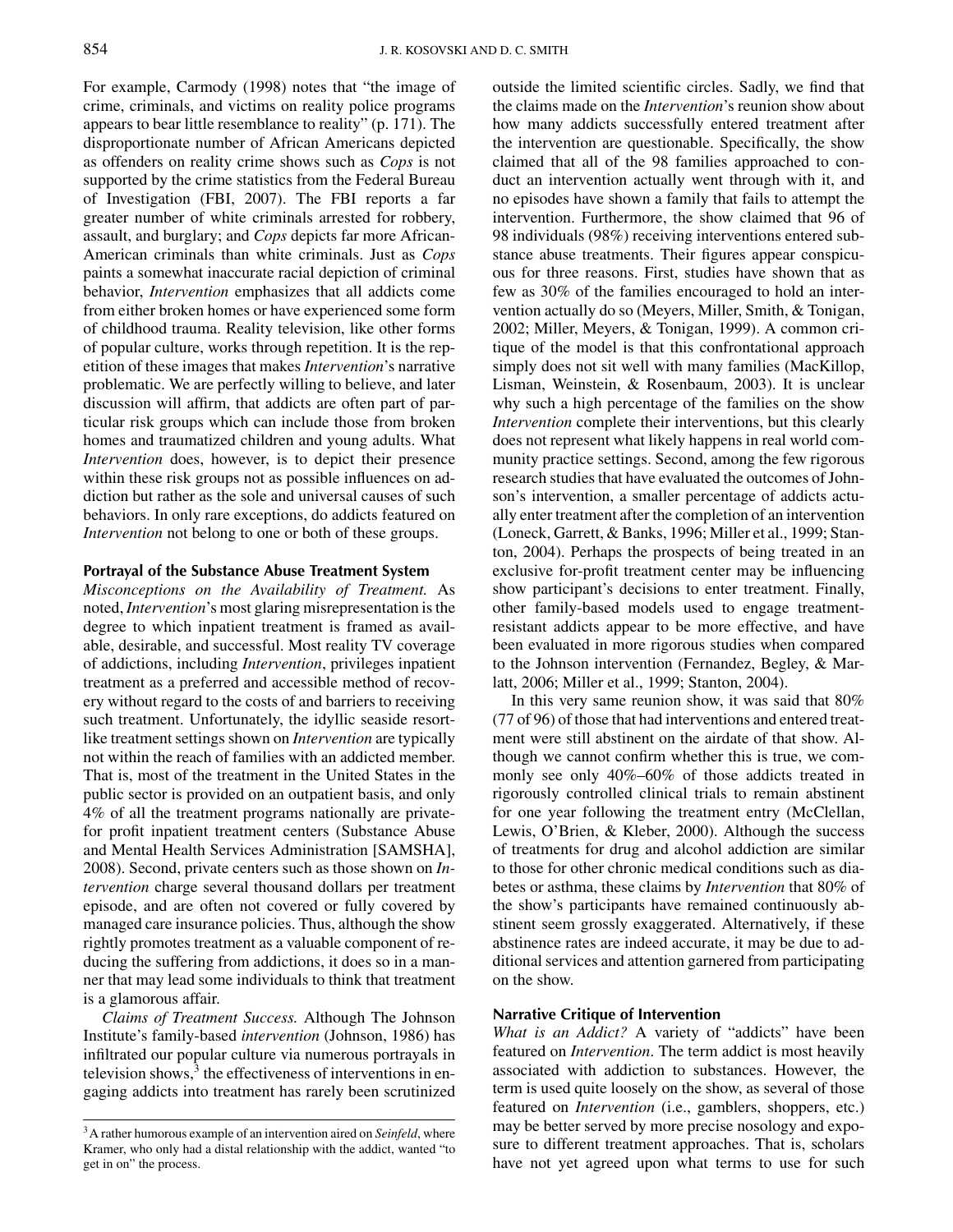*problems, which have included "impulse control disorders" (American Psychiatric Association, 2000), "behavioral addictions" (Holden, 2001), and "nonpharmacological addictions" (Petry, 2006). Although emerging brain research has shown similarities between gamblers, binge eaters, and those addicted to substances (Avena, Rada, & Hoebel, 2008; Holden, 2001; Potenza, 2006), there is yet too little research on most of these problems to inform the debate on how to classify them in the forthcoming Fifth Edition of the Diagnostic and Statistical Manual of Mental Disorder (Potenza, 2006). By developing uniform criteria to enable additional studies, we may one day know whether such problems warrant side-by-side classification with addiction to substances.*

*On Intervention, addicts have included individuals addicted to crystal meth, cocaine, heroin, and alcohol while less traditional addicts (perhaps more properly labeled as individuals with impulse control problems) have included an agoraphobic shopper, a video game player, a gambler, and some individuals with eating disorders. Those individuals with substance abuse problems figure far more prominently on Intervention than do individuals who may not in fact fit easily into the model of addiction. Such episodes are noteworthy, however, not because of frequency, but their presence (albeit infrequent) on a reality show featuring addiction and recovery suggests that these are in fact traditional "addictions" undifferentiated from the drug and alcohol addictions more commonly seen on the show. Thus, in light of the discussion above, we simply do not have enough knowledge to know if the application of treatments used for addiction toward substances will work with these other problems. According to our knowledge there are no empirical studies on the effectiveness of the Johnson Institute intervention with these problems.*

*In order to be clear, it is not to say that these problems in their extreme form do not constitute major problems for affected individuals and their families. Both the "addicted" shopper and gambler shown on Intervention amassed enormous debts for themselves and family members. The video game player could not seem to maintain relationships outside those generated through games. One individual "addicted" to eating was both unhealthy and plagued by social problems associated with morbid obesity, including failed romantic relationships. However, potential consequences may arise from their inclusion on the show. First, as there is no empirical evidence that interventions work with these problems, the show's repeated narrative that Johnson Institute interventions will be effective conduits to treatment may misinform viewers whose family members need help. That is, it may provide an overly optimistic presentation of the road that lies before them. Second, it is possible that some viewers may entirely disregard the benefits of treatments for addictions and 12-step recovery provided on the show on the basis of their disdain for labeling everything as an addiction. This type of backlash has been articulated in social sciences literature, given the rapid proliferation of 12-step recovery groups for multiple problems beyond alcohol in recent years.*

*Family Themes. What is especially troubling about Intervention is the show's problematic presentation of the causes of addiction. Although studies have shown that individuals from so-called "broken homes" and children who have experienced some form of childhood trauma are at risk for substance abuse and/or addiction, Intervention's narrative suggests that the link is direct and unambiguous. The seemingly altruistic goals of friends and family who want their loved ones to seek help are obscured by the show's overt suggestion that those who fall into addiction (or have impulse control problems) are usually the product of broken homes.*

*A stable family is offered as a form of salvation for addicts on Intervention. Of course, stable families are by no means a certainty on the show. The show often links addiction to family instability, and the staging of an intervention only aims at getting the addict into treatment. Thus, divorced parents remain divorced after the intervention, and abusive parents may seem reformed even if their previous abuse has not been forgotten or forgiven. The show undercuts its own message of recovery by including some family members that may be inappropriate in an intervention. It is ironic that the show suggests that substance abuse treatment is best accomplished by being confronted by the very dysfunctional family members that played a role in the etiology of one's substance use problems. Thus, with regards to family harmony, Intervention is often nostalgic for a past that never existed and hopeful for a future that is unlikely.*

*As a genre, reality television is often thought of as progressive due to its presence on more youthful and edgy networks like MTV, Bravo, and A&E (A&E being the least "progressive" of that group). What is interesting and troubling is how the narratives of seemingly progressive reality shows are in fact regressive in the way in which they reinforce the hetero-patriarchal image of the nuclear family, code particular behaviors as deviant, and reaffirm a middle-class view of the world. Gillan (2004) notes that the "new family" as constructed on MTV's The Osbournes offered few new images at all writing that, "despite MTV's claims, The Osbournes is not a series that redefines television so much as the one that resurrects the original early 1950s format of the American sitcom" (p. 55). Intervention is by no means Leave it to Beaver, but the show suggests that if families could just stay together, if parents did not drink or abuse drugs, and if children could be shielded from problems at home, then addiction could be avoided. The seemingly trivial problems encountered by television families of the 1950s pale in comparison to those faced by the families on Intervention. Thus, the show suggests by implication that the modern family is one plagued by problems that will ultimately create addicts out of upstanding citizens and that those families coded as more nuclear, more stable, and therefore more idealistic, do not encounter these problems.*

*Intervention relies heavily on the testimonials of not only the addicts themselves, but also their friends and family. The narrative presented by friends and family is coded as authoritative and honest, while the narrative presented*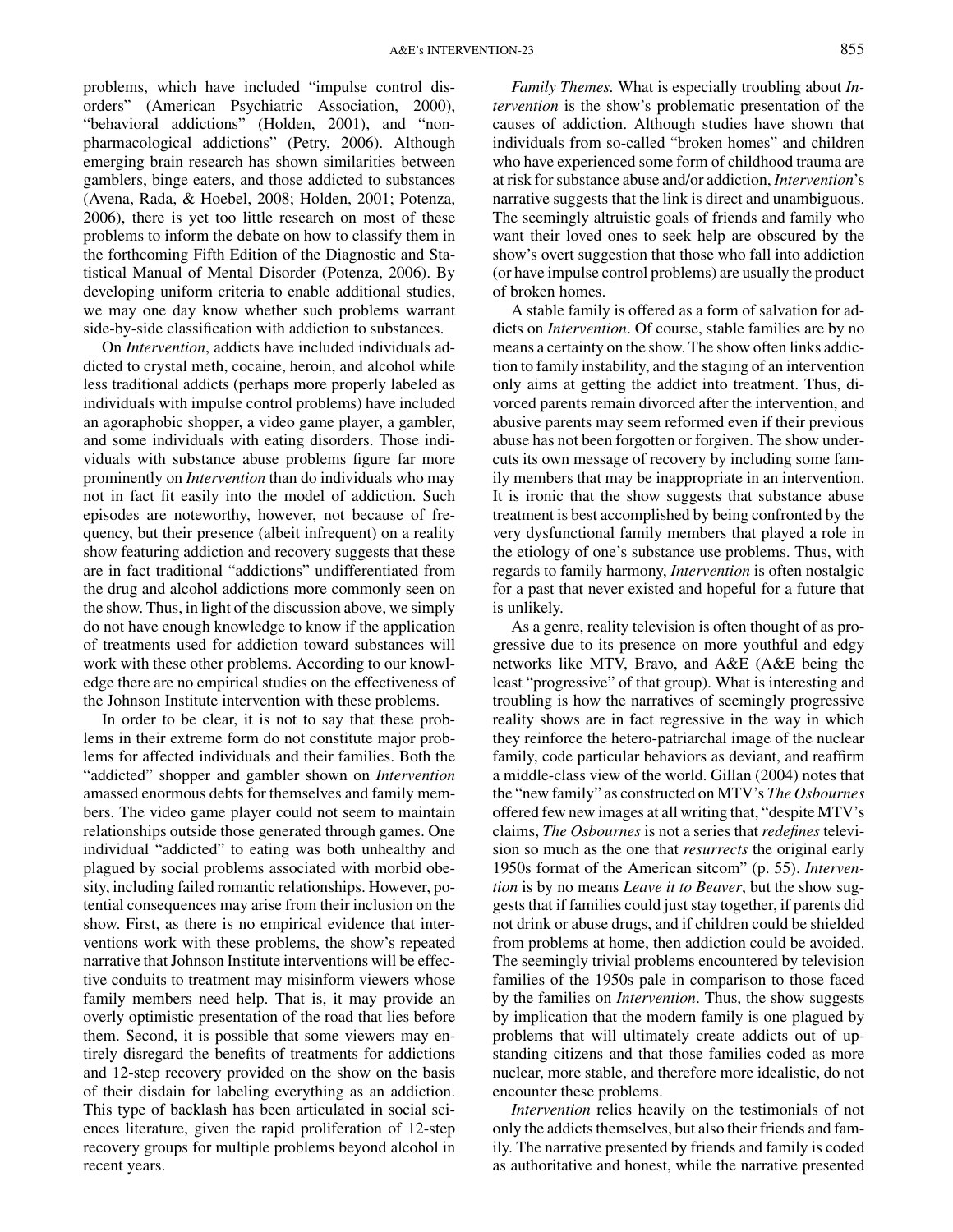*by the addict is often framed as clouded and distorted by drug and alcohol abuse. These "sober" inhabitants of an addict's world, play an important role within the narrative of Intervention. On one level, they are a source of stability in the addicts' lives, often providing them with the resources that they would not otherwise have access to because of their addiction. Parents often allow children to live at home with them, children often give their addicted parents food, money, or other kinds of assistance, and occasionally friends and family even transport addicts to places where drugs can be purchased. In many cases, friends and family can be easily labeled as "enablers," in that they perpetuate the addiction by not restricting the resources that the addict has access to. During many interventions, friends and family members are also sent to support groups in the effort to recognize and treat their own unconscious desire to enable the addict. Although friends and family act as a key support system in both positive and negative ways on the show, their presence within the narrative also complicates the casual relationship implied throughout Intervention.*

*Trauma Themes. There is no mistaking that childhood trauma is indeed quite common among those in substance abuse treatment, with 63% of the adolescents and young adults in one large study (* $N = 15,000+$ *) reporting a lifetime history of physical, sexual, or emotional abuse (Dennis, White, & Ives, 2009). Although clearly a risk factor, with close to 40% of the individuals in substance abuse treatment not reporting any trauma, we note that Intervention may overemphasize childhood trauma as a casual factor in addiction.*

*If Intervention implicitly (if not explicitly) claims that childhood trauma is an inherent cause of addiction, then the testimonials of some family members work to undercut those claims. Often, siblings who grew up in the same home and often experienced the same abuse do not in fact grow up to be addicts like those featured on the show. They testify, quite forcefully, that life was not easy when they were children, but there is no frequent mention of addictive behaviors. On more than one occasion, a brother or sister has been dismissive of their sibling's inability to "get over" what transpired during his or her youth. Such statements are both devoid of empathy for those truly suffering from the loss of control over addictive behavior, as well as painfully ironic in that they highlight the show's overemphasis on a single risk factor in the etiology of addictive behaviors. It would be interesting to know what viewers make of these conflicting narratives, and how this impacts their empathy for the show's participants.*

*It is not surprising that the show must deal with the problem that some, but not all, of the addicted individual's siblings exposed to the same childhood trauma develop substance use problems. According to Agrawal and Lynskey (2008), there are no studies using virtual twin design, where genetically unrelated children reared in the same household are compared on concordance for substance use problems. This design would increase our understanding of how shared environmental factors such as exposure to abusive parenting increase the risks for sub-* *stance use problems. However, based on the heritability estimates for substance use disorders (Agrawal & Lynskey, 2008), it is likely that such shared experiences do not uniformly result in addiction.*

*Potential Consequences of Trauma and Family Themes. Repeated exposure to the broken home and trauma narratives in Intervention may alienate some viewers with addictions. That is, those from reasonably functioning families and no history of traumatic experiences may conclude that they are so dissimilar to those on the show that their problems are not worth modifying. There is limited research on how individuals with substance use problems view shows like Intervention, and whether or not such shows can be a catalyst to reducing their use. Future research is needed in this area.*

# *Ethical Critique of Intervention*

*Those individuals shown as addicted to substances are told only that they are part of a documentary about addiction, and are not informed that they will be facing an intervention from friends and family. This practice leaves us with some questions about ethical standards for selecting participants for shows portraying common mental health problems such as addictions to substances. First, one wonders whether or not these individuals had the capacity to consent to participation on the show. Capacity to consent refers to one's ability to understand the potential ramifications of participating, which here may clearly be affected by the show participants' heavy substance use. This is important because it is not clear what consequences they may ultimately experience by participating on the show. Although some of the individuals on the show may ultimately be grateful if they achieve long-term recovery, it is also possible that many may experience a stigma in their communities. For example, a recent study found that close to 83% of the individuals in substance abuse treatment experience one or more forms of stigma (Luoma et al., 2007). It is unclear whether shows like Intervention increase or decrease the stigma surrounding mental health problems. Second, if the individual is rightfully estranged from his or her family because of suffering abuse at the hands of other family members, a surprise intervention where such family members are present could be a traumatic experience, thereby prompting very unpleasant memories of the past abuse.*

*This is by no means an exhaustive list of possible consequences of appearing on a show like Intervention, and our key argument here is that when very little information is publicly known about the selection process for the show, concerns exist about the safety of individuals that appear on them. On the other hand, it may be that these selection processes include numerous safeguards, which if they were publicly known, would undermine the authenticity of the show.*

# *SUMMARY AND CONCLUSION*

*Television is a highly accessible source of information that may have increasing influence over how the lay*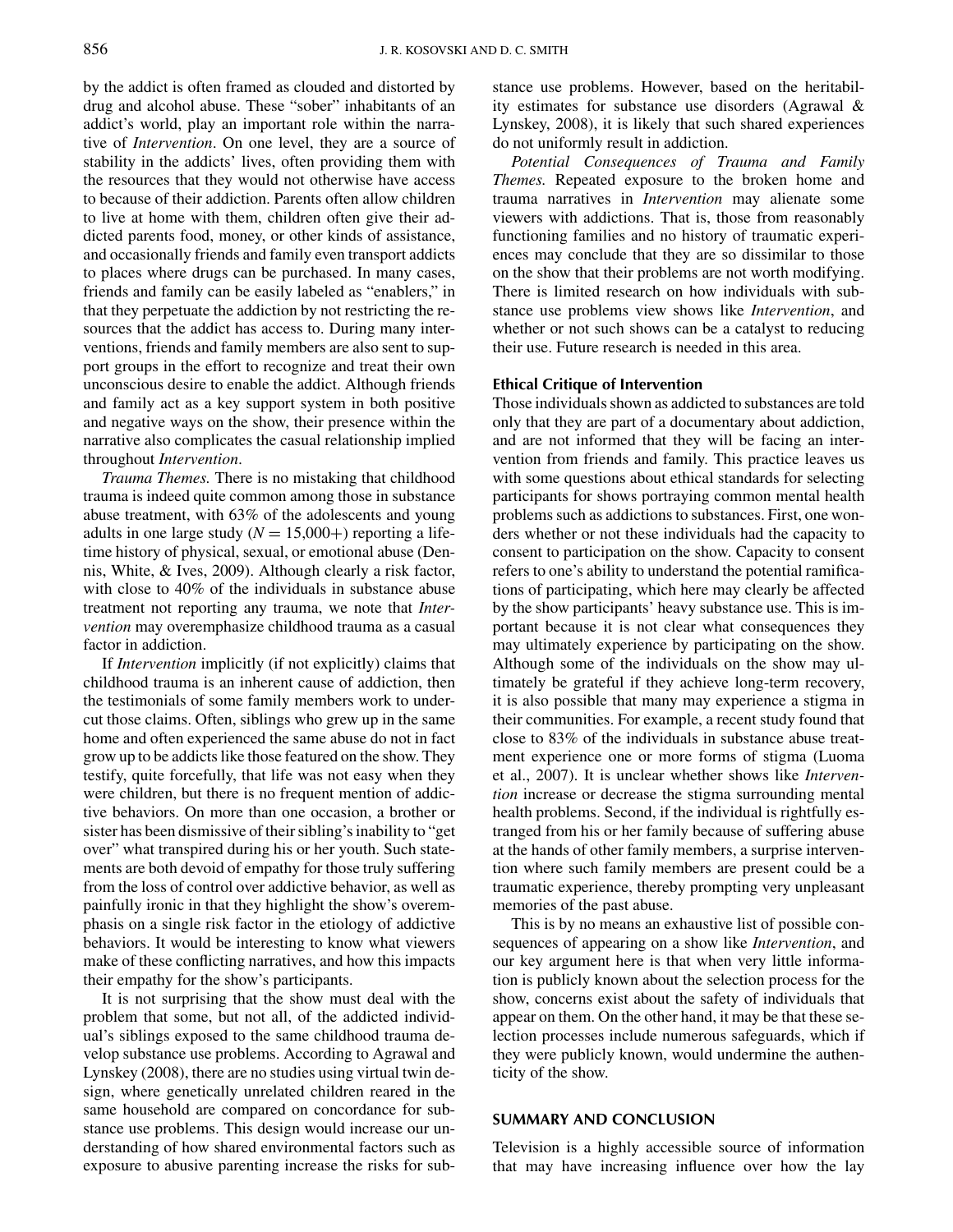*public views mental health problems. However, we have reviewed numerous aspects of the Intervention's narrative that may present misleading information. For example, we reviewed how the show portrays the least accessible (and arguably most desirable) treatment in the form of seaside residential facilities. Next, we discussed the lack of effectiveness data for the Johnson Institute intervention, and discrepancies between published outcome studies and the show's claims to success. We then reviewed other components of the show such as the inclusion of nonsubstance related "addictions," exaggerated causal links between trauma, family discord and addiction, and potential ethical problems with the show's selection of addicts.*

*We have noted numerous potential consequences that may result from repeated exposure to the narratives of intervention, including: fostering false optimism regarding the success of a family-based intervention or the availability of desirable treatments; creating backlash and reduced public support for treatment and research due to overly inclusive definitions of addictions; and influencing viewers with addictions to not get treatment when dissimilarities exist between viewers' experiences and the show's narrative. Additionally, we have noted that show participants with addictions may give their consent to participate in a show when they do not fully have the capacity to do so, and may suffer a stigma as a result of participating on the show. We humbly note that these critiques are speculative in nature and future research (and greater transparency about the show's consenting procedures) could allay these concerns.*

*To be clear, the purpose of this discussion was not to suggest that individuals addicted to drugs do not come from broken homes or have not suffered traumatic experiences. It is the totality of the Intervention's narrative that is problematic. On the basis of the authors' review of all the episodes in the show's first six seasons, the image reinforced by Intervention is that all addicts have experienced some form of trauma. It is not as clear that Intervention is suggesting that all people who have had these experiences become addicts, though such an interpretative connection is not difficult to make. As Intervention repeatedly tells its viewers that these addicts were not supposed to grow up this way (as if anyone is "supposed" to grow to become an addict) and seems to focus only on those who fit a particular model of addiction, then the truth claims of the show are reinforced through a succession of individuals for whom addiction is traced to these experiences. There is no sense in the show that addicts sometimes, occasionally, or even often have these experiences—Intervention tells its audience that this is always the case that individuals suffering addictions experience some sort of traumatic stress prior to the onset of the addiction. What makes this claim more problematic is that it is presented on a reality show. As previously noted, the genre is often linked cinematically and narratively with key components of a documentary film. Many reality shows rely on nonactors, utilize hand-held cameras, and incorporate personal testimonials, interviews, or confessionals. Each of these elements contribute to the* *appearance of authenticity giving credibility to a narrative that may or may not reflect reality. Intervention utilizes all of these techniques. In this way, the truth claims made by the show are not meant to be questioned or nuanced but rather are coded implicitly as unassailable because of the generic imperatives of the reality genre. These exaggerated narratives have the potential to do harm and future studies should investigate how media representations of addictions help or harm those that suffer from them.*

## *Declaration of Interest*

*The authors report no conflicts of interest. The authors alone are responsible for the content and writing of the article.*

## *THE AUTHORS*



*Jason R. Kosovski, Ph.D., is an Assistant to the Provost for Communications at the University of Illinois at Urbana-Champaign where he earned a Ph.D. in Communications Research. His dissertation, Wild Boyz and Jackasses: Masculinity and Reality Television, was an assessment of disturbing images of masculinity on reality television. His research is situated within critical*

*cultural studies in communication, especially in the areas of feminist media studies, film theory, and the growing literature on masculinity.*



*Douglas C. Smith, Ph.D., is an Assistant Professor in the School of Social Work at the University of Illinois at Champaign-Urbana. His clinical and research experience is with vulnerable adolescents and young adults suffering from substance use disorders. His work has been supported by the Substance Abuse and Mental Health Services Administration, the National Institute of Alcohol*

*Abuse and Alcoholism, and the Department of Justice.*

### *GLOSSARY*

- *Drug addiction: A condition marked by the physiological or psychological need to use a substance frequently, often in spite of mounting social, psychological, or physiological consequences.*
- *Johnson institute intervention: The process of gathering friends and family members to confront a loved one about his or her addiction, in hopes of getting this individual into treatment.*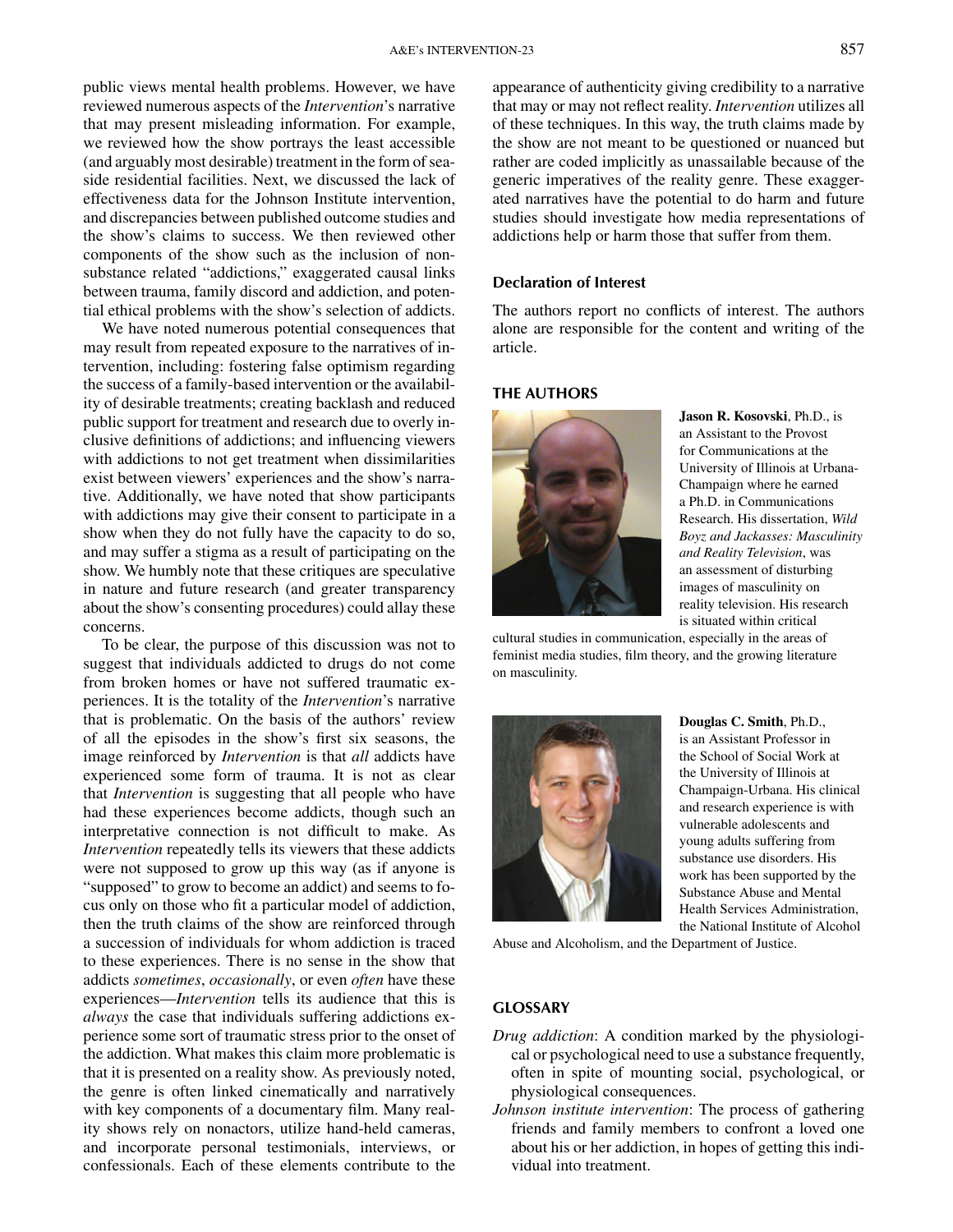- *Reality TV: A television genre that most often features either non-celebrities or celebrities outside of their normal setting, often shot with the use of hand-held cameras and characterized by spontaneity and unpredictability.*
- *Stigma: The experience of having a condition that is viewed as socially undesirable, resulting in internalized shame and covert discrimination at the hands of others.*

### *REFERENCES*

- *Agrawal, A., & Lynskey, M. T. (2008). Are there genetic influences on addiction: Evidence from family, adoption and twin studies. Addiction, 103(7), 1069–1081.*
- *American Psychiatric Association. (2000). Diagnostic and statistical manual of mental disorders, text revision. Washington, DC: American Psychiatric Association.*
- *Andrejevic, M. (2004). Reality TV: The work of being watched. New York: Rowman & Littlefield.*
- *Avena, N. M., Rada, P., & Hoebel, B. G. (2008). Evidence for sugar addiction: Behavioral and neurochemical effects of intermittent, excessive sugar intake. Neuroscience & Biobehavioral Reviews, 32(1), 20–39.*
- *Brenton, S., & Cohen, R. (2003). Shooting people: Adventures in reality TV. London: Verso Books.*
- *Carmody, D. C. (1998). Mixed messages: Images of domestic violence on "Reality" television. In G. Cavendar & M. Fishman (Eds.), Entertaining crime (pp. 159–174). New York: Aldine De Gruyter.*
- *Caughie, J. (2000). Television drama: Realism, modernism, and British culture. New York: Oxford University Press.*
- *Dennis, M. L., White, M. K., & Ives, M. L. (2009). Individual characteristics and needs associated with substance misuse of adolescents and young adults in addiction treatment. In C. Leukefeld, T. Gullotta, & M. Stanton Tindall (Eds.), Handbook on adolescent substance abuse prevention and treatment: Evidence-based practice (pp. 45–72). New London, CT: Child and Family Agency Press.*
- *FBI (Federal Bureau of Investigation). (2007). Crime in the U.S. Retrieved February 10, 2009, from http://www.fbi.gov/ ucr/cius2007/index.html*
- *Fernandez, A. C., Begley, E. A., & Marlatt, G. A. (2006). Family and peer interventions for adults: Past approaches and future directions. Psychology of Addictive Behaviors, 20(2), 207–207.*
- *Gillan, J. (2004). From Ozzy Nelson to Ozzy Osbourne: The genesis and development of the reality (star) sitcom. In S. Holmes & D. Jermyn (Eds.), Understanding reality television (pp. 54–70). London: Routledge.*
- *Hill, A. (2005). Reality TV: Audiences and popular factual television. London: Routledge.*
- *Holden, C. (2001). Behavioral addictions: Do they exist? Science, 294, 980–982.*
- *Johnson, V. E. (1986). Intervention: How to help those that don't want help. Minneapolis, MN: The Johnson Institute.*
- *Loneck, B., Garrett, J. A., & Banks, S. M. (1996). A comparison of the Johnson intervention with four other methods of referral to outpatient treatment. American Journal of Drug and Alcohol Abuse, 22(2), 233–246.*
- *Luoma, J. B., Twohig, M. P., Waltz, T., Hayes, S. C., Roget, N., Padilla, M., et al. (2007). An investigation of stigma in individuals receiving treatment for substance abuse. Addictive Behaviors, 32(7), 1331–1346.*
- *MacKillop, J., Lisman, S. A., Weinstein, A., & Rosenbaum, D. (2003). Controversial treatments for alcoholism. In S. O. Lilienfeld, S. J. Lynn, & J. M. Lohr (Eds.), Science and pseudoscience in clinical psychology (pp. 273–305). New York, NY: Guilford Press.*
- *McClellan, A. T., Lewis, D. C., O'Brien, C. P., & Kleber, H. D. (2000). Drug dependence, a chronic medical illness: Implications for treatment, insurance, and outcomes evaluation. Journal of the American Medical Association, 284(13), 1689– 1695.*
- *Meyers, R. J., Miller, W. R., Smith, J. E., & Tonigan, J. (2002). A randomized trial of two methods for engaging treatmentrefusing drug users through concerned significant others. Journal of Consulting & Clinical Psychology, 70(5), 1182–1185.*
- *Miller, W. R., Meyers, R. J., & Tonigan, J. S. (1999). Engaging the unmotivated in treatment for alcohol problems: A comparison of three strategies for intervention through family members. Journal of Consulting and Clinical Psychology, 67(5), 688–697.*
- *Petry, N. M. (2006). Should the scope of addictive behaviors be broadened to include pathological gambling? Addiction, 101(1), 152–160.*
- *Potenza, M. N. (2006). Should addictive disorders include nonsubstance-related conditions? Addiction, 101(1), 142–151.*
- *Stanton, M. D. (2004). Getting reluctant substance abusers to engage in treatment/self-help: A review of outcomes and clinical options. Journal of Marital & Family Therapy, 30(2), 165–182.*
- *Substance Abuse and Mental Health Services Administration (SAMSHA). (2008). National survey of substance abuse treatment services (N-SSATS): 2007. Data on substance abuse treatment facilities. DASIS series: S-44, DHHS Publication No. (SMA) 08–4348. Rockville, MD: Author.*
- *Wilson, N. (2003). Commercializing mental health issues: Entertainment, advertising, and psychological advice. In S. O. Lilienfeld, S. J. Lynn, & J. M. Lohr (Eds.), Science and pseudosicence in clinical psychology (pp. 425–459). New York: Guilford Press.*